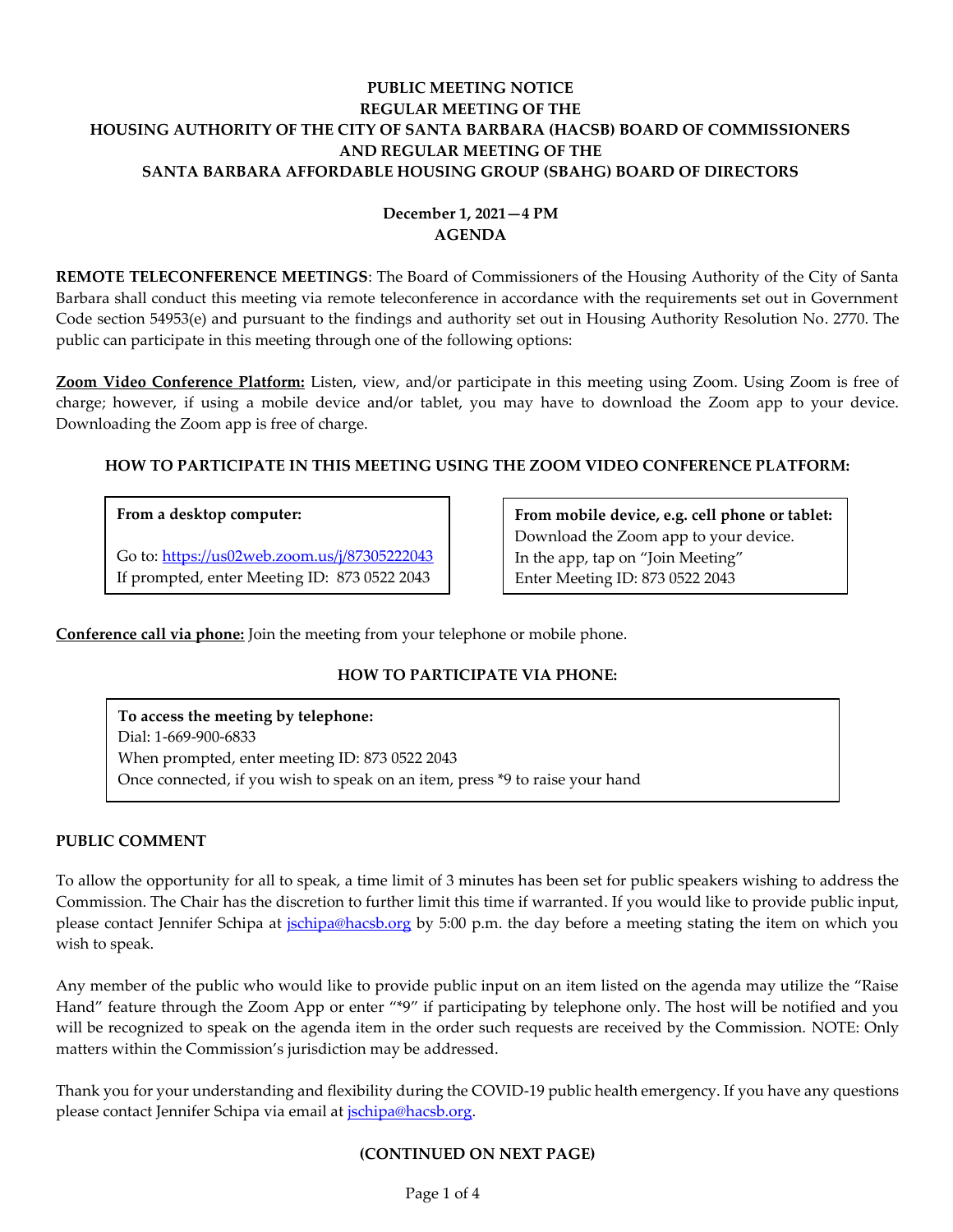| ı. | <b>Roll Call</b> |             |  |
|----|------------------|-------------|--|
|    | Faulstich        | Rowell      |  |
|    | Fenger           | Wheatley    |  |
|    | Muñoz            | <b>Boss</b> |  |

**II. Public Comment** – Any member of the public may address the Housing Authority Commission and SBAHG Directors for up to three minutes on any subject within the jurisdiction of the Housing Authority and/or SBAHG that is not scheduled for a public discussion before them. The total time for this item is ten minutes.

### **III. Consideration of Minutes**

To be taken under Consent Calendar below.

#### **IV. Bills and Communications**

- 1. SB NewsPress article ["Development for former homeless secures extra funding."](https://hacsb.org/download/meetings_2021/items/december/Item-IV.1_SB-NewsPress-Development-for-former-homeless-secures-extra-funding.pdf)
- [2. Housing Authority's 2021 Annual Report.](https://hacsb.org/download/meetings_2021/items/december/HASB-Annual-Report-2021-7-FINAL.pdf)
- **V. Consent Calendar** *The following Consent Calendar items will not usually require discussion by the Commission. Items on the Consent Calendar may be approved by a single motion. Any Consent Calendar item is open for discussion and a separate vote by the Commission upon request of any Commissioner. Should a member of the public wish to comment on an item on the Consent Calendar below, please come forward to speak at the time the Commission considers the Consent Calendar.*

#### **1. Subject: Consideration of Minutes**

Recommendation: That the HACSB Commission [and SBAHG Board approve the Minutes of their November](https://hacsb.org/download/meetings_2021/items/december/Item-V.1_Minutes-11-03-2021.pdf) 3, 2021 Regular Meeting.

#### **2. Subject: Expenditures October 2021**

[Recommendation: That the Commission approve costs incurred and payments made for the month of October](https://hacsb.org/download/meetings_2021/items/december/Item-V.2_October-2021-Expenditures_partial.pdf) 2021.

#### **3. Subject: Investment Report for the Quarter Ended September 30, 2021**

[Recommendation: That the Commission review and order filed the quarterly investment report for quarter](https://hacsb.org/download/meetings_2021/items/december/Item-V.3_Investment-Report-2021-09-30.pdf)  ended September 30, 2021.

#### **VI. Report of Executive Director**

# **1. Subject: December 1, 2021 Payment Standard Schedules for Section 8 Voucher Programs**

[Recommendation: That the Commission approve a separate Payment Standard Schedule for Section 8](https://hacsb.org/download/meetings_2021/items/december/Item-VI.1_New-Payment-Standards.pdf)  Emergency Housing Vouchers and a revised Payment Standard Schedule for all other Section 8 Voucher programs effective December 1, 2021.

#### **VII. Treasurer's Report**

# **1. Subject: Approval of Quarterly Financial Statements for the Housing Authority of the City of Santa Barbara for the Quarter Ended September 30, 2021**

[Recommendation: That the Commission review and order filed the quarterly financial statements for the](https://hacsb.org/download/meetings_2021/items/december/Item-VII.1_HACSB-Financials-2021-09-30.pdf)  Housing Authority of the City of Santa Barbara for the quarter ended September 30, 2021.

# **2. [Subject: Approval of Quarterly Financial Statements for the Santa Barbara Affordable Housing Group for](https://hacsb.org/download/meetings_2021/items/december/Item-VII.2_SBAHG-Financials-2021-09-30.pdf)  the Quarter Ended September 30, 2021**

Recommendation: That the Board review and order filed the quarterly financial statements for the Santa Barbara Affordable Housing Group for the quarter ended September 30, 2021.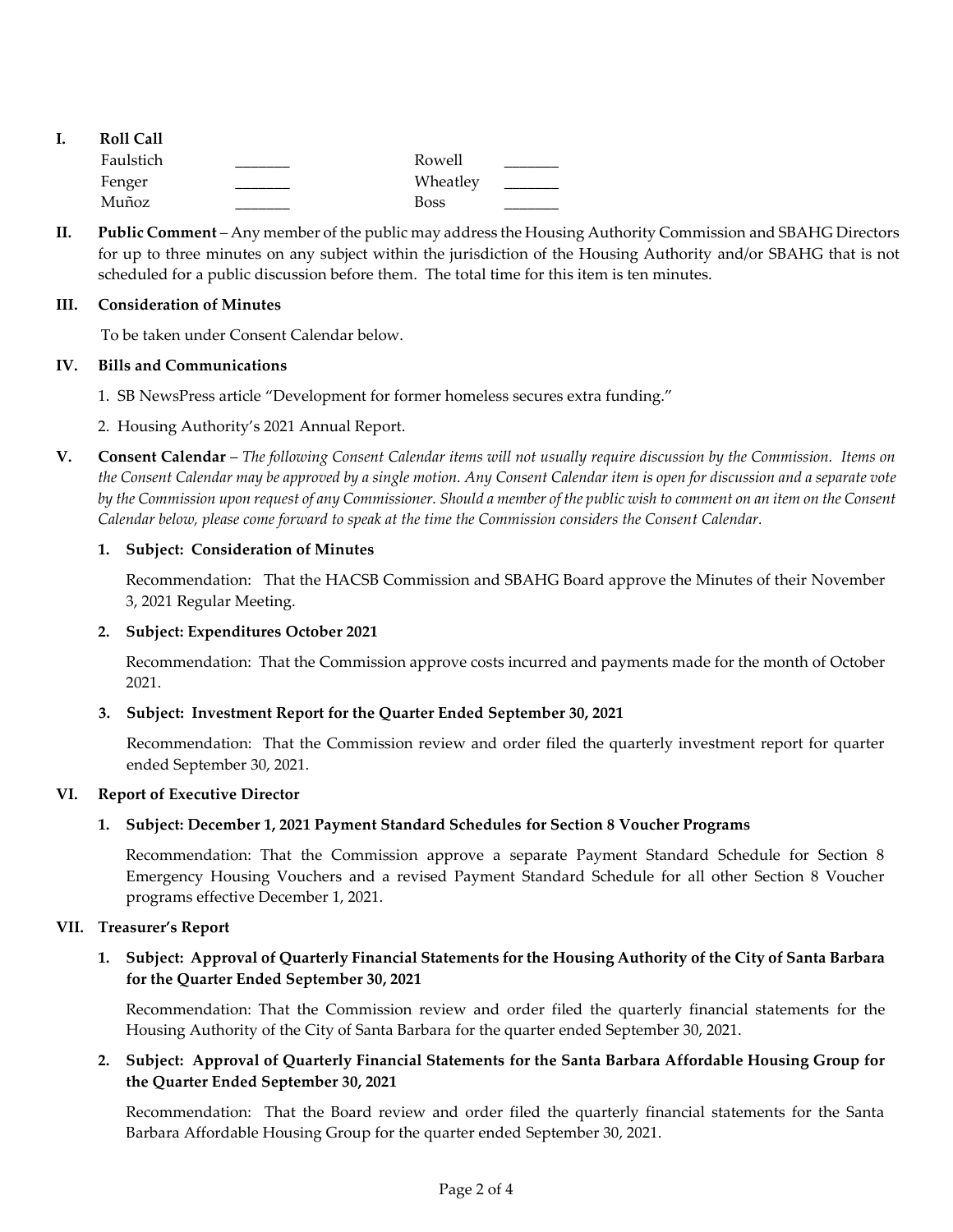# **[3. Subject: Budgets for the Property Management, Villa Santa Fe, Santa Barbara Housing Partnership IV,](https://hacsb.org/download/meetings_2021/items/december/Item-VII.3_Property-Management-FY2022-Budget.pdf)  Johnson Court and The Gardens on Hope Programs for the Fiscal Year Ending December 31, 2022**

Recommendation: That the Commission review and approve the budgets for the Authority's Consolidated Property Management, Villa Santa Fe, Santa Barbara Housing Partnership IV, Johnson Court and The Gardens on Hope programs for fiscal year ending December 31, 2022.

#### **VIII. Committee Reports** – None

**IX. Unfinished Business** – None

### **X. New Business**

### **1. Subject: Subject: Executive Director/CEO Compensation**

Recommendation: That the Commission approve and authorize a one-time exemplary performance award equal to 5% of the Executive Director/CEO's annual compensation and a 3.69% merit increase.

# **2. Subject: Proposed Amendments to the Housing Authority's Section 8 Housing Choice Voucher Program Administrative Plan**

Recommendation: That the Commission: (1) hold a public hearing and take public comment on proposed amendments to the Housing Authority's Administrative Plan governing the operation of its Section 8 Housing [Choice Voucher \(HCV\) program; and \(2\) adopt a resolution approving said amendments to the Administrative](https://hacsb.org/download/meetings_2021/items/december/Item-X.2_Section-8-Admin-Plan-Amendments.pdf)  Plan.

# **3. Subject: Proposed Amendments to the Housing Authority's Essential Workforce Housing Admissions and Continued Occupancy Policy**

[Recommendation: That the Commission: \(1\) hold a public hearing and take public comment on proposed](https://hacsb.org/download/meetings_2021/items/december/Item-X.3_Essential-Workforce-Policy-Amendments.pdf)  amendments to the Housing Authority's Admissions and Continued Occupancy Policy for its Essential Workforce Housing program; and (2) adopt a resolution approving said amendments.

# **4. Subject: Proposed Amendments to the Housing Authority's Low-Income Housing Tax Credit Admissions and Continued Occupancy Policy**

[Recommendation: That the Commission: \(1\) hold a public hearing and take public comment on proposed](https://hacsb.org/download/meetings_2021/items/december/Item-X.4_LIHTC-Policy-Amendments.pdf)  amendments to the Housing Authority's Admissions and Continued Occupancy Policy for **its** Low Income Housing Tax Credit program; and (2) adopt a resolution approving said amendments to the Policy.

# **5. Subject: Approval of HUD Required Agency Annual Plan for Fiscal Year Ending March 31, 2023**

Recommendation: That the Commission: (1) hold a public hearing and take public comment on the Housing Authority's adoption of a proposed Agency Annual Plan for fiscal year ending March 31, 2023 as required by [the U.S. Department of Housing and Urban Development \(HUD\); and \(2\) adopt a resolution approving said](https://hacsb.org/download/meetings_2021/items/december/Item-X.5_HUD-Annual-Plan.pdf)  Plan and authorizing its submission to HUD along with all required certifications.

# **6. Subject: Resolution Adopting Restated Plan Documents and an Amendment for Housing Authority's Employees' Money Purchase Pension Plan**

Recommendation: That the Commission: (1) approve the Non-Standardized Governmental 401(a) Pre-[Approved Basic Plan Document, Non-Standardized Governmental 401\(a\) Pre-Approved Adoption Agreement](https://hacsb.org/download/meetings_2021/items/december/Item-X.6_Retirement-Plan-Restatement.pdf)  and Summary of Plan Provisions for the Housing Authority's Employees' Money Purchase Pension 401(a) Plan effective December 1, 2021; and (2) grant authority to the Executive Director/CEO, or his designee, to take any further action and execute an Amendment to the Restated Housing Authority's Employees' Money Purchase Pension 401(a) Plan Documents noted above pertaining to a change in Normal Retirement Age, addition of an age 59 ½ in-service withdrawal option and a matching contribution provision.

# **[7. Subject: Residual Receipts Loan to 2nd Story Associates and Loan Guarantees for the Preservation of the](https://hacsb.org/download/meetings_2021/items/december/Item-X.7_SB-Green-Mobile-Home-Park.pdf)  Affordable Mobile Home Park Located at 1200 Punta Gorda**

Recommendation: That the Commission: (1) authorize the Executive Director or his Designee to take all actions and execute all documents, in consultation with the Authority's General Counsel, that may be necessary for a